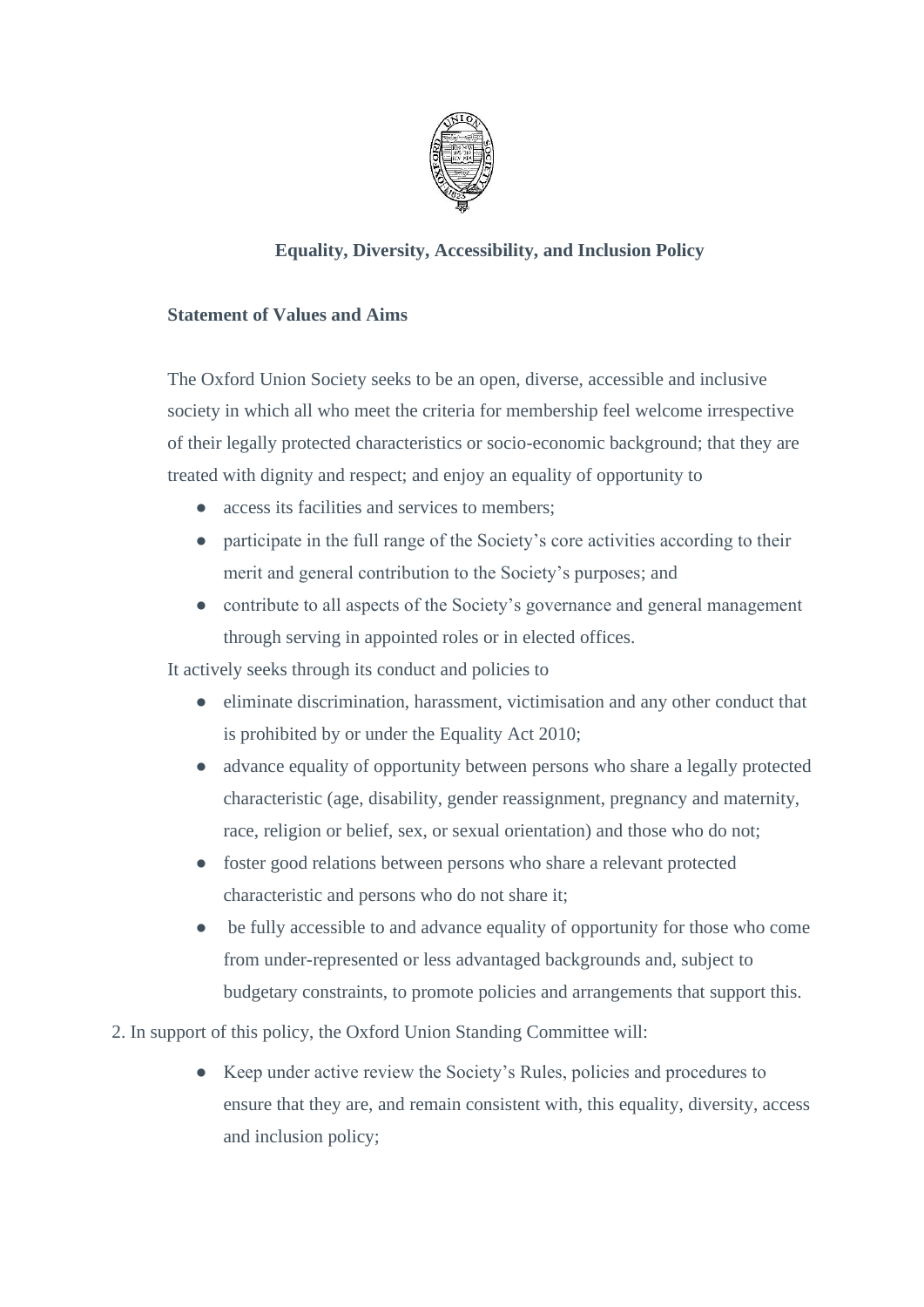- Conduct an impact assessment of the effect on staff, members, or potential members of any new Rules, policies and procedures that are proposed for adoption to ensure that they are consistent with this policy and consider carrying out an Equality Impact Assessment ;
- Develop a strategy and supporting action plan to improve the equality of opportunity, accessibility, diversity, and inclusiveness of the Society, including, but not limited to the following:
	- i. adopting and upholding a statement of expected standards of behaviour from members, staff, and contractors;
	- ii. maintenance and development of its current outreach programme to encourage membership from students from under-represented backgrounds;
	- iii. conducting an accessibility survey of building and facilities and developing a plan for improving, subject to resource constraints, the accessibility of the Union facilities to those with physical disabilities in the short, medium, and longer term; and
	- iv. publishing on the Society's website an accessibility guide to include information and guidance on the kind of further reasonable adjustments (e.g. re-locating meetings) that the Society may be able to make to meet an individual member or visitor's needs.
- Ensure that all Committee members, staff and contractors who have contact with members and their guests receive appropriate training (to be refreshed as required and at no more three-year intervals) to understand their equality duties, the risks of implicit bias, dignity at work, how to carry out an equality impact assessment, etc.;
- Carry out equality monitoring of its staff, ordinary members, and Committee members in relation to legally protected and other characteristics relevant to the achievement of its equality, inclusion, and diversity aims, in so far as is compatible with the Society's data protection obligations; review these data and relevant comparable available data for the University of Oxford in the Standing Committee at least once a year; and publish them annually;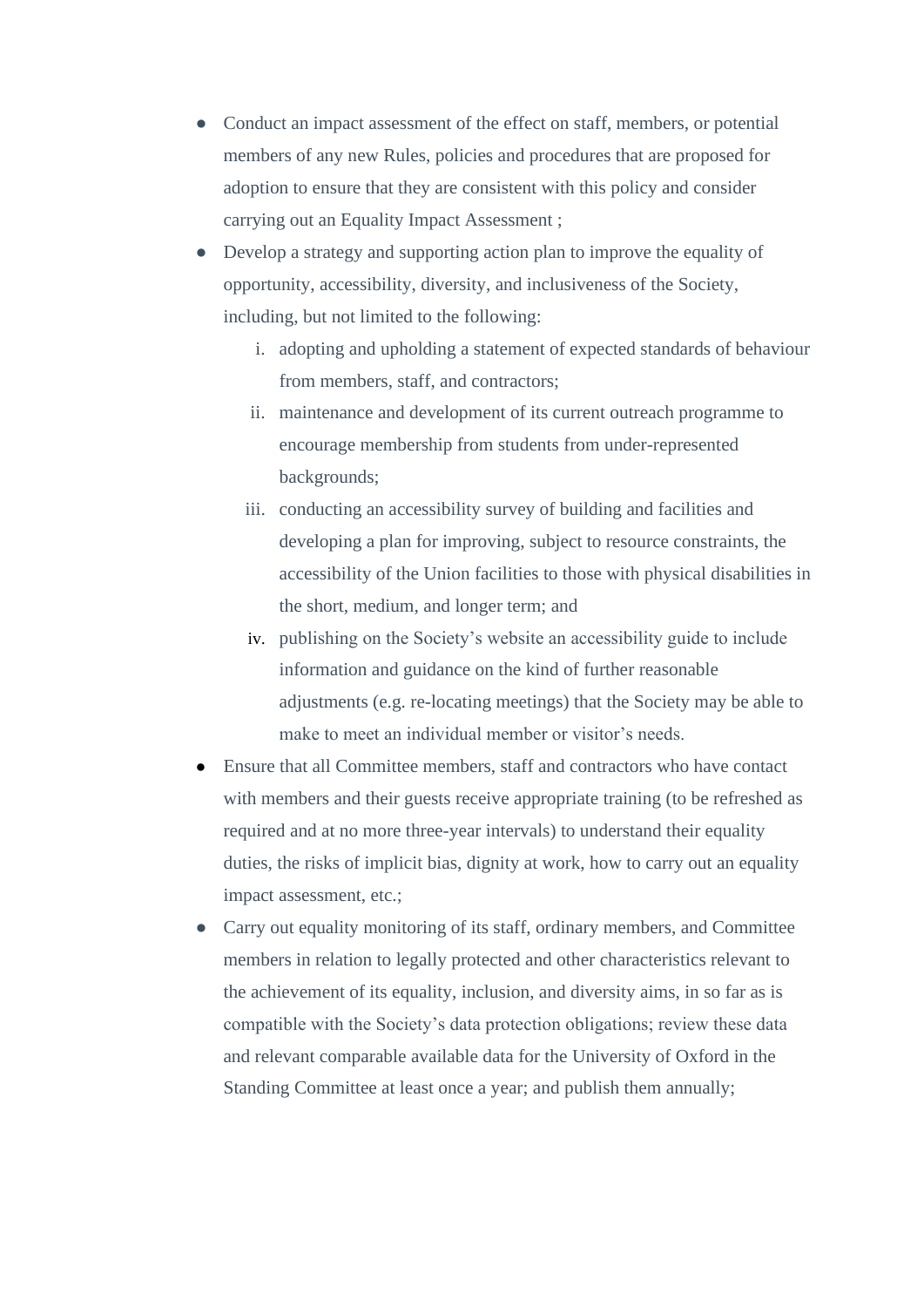- Ensure that recruitment and selection of staff and decisions on their promotion and advancement are consistent with this policy<sup>1</sup>; and
- Review and update this policy and supporting action plan at least once a year to ensure that they reflect the Society's current priorities

## **Behavioural Values**

3. As such, members and their guests are expected to:

- Always treat other members and their guests with dignity and respect
- Respect and care for the Society's buildings
- Conduct themselves in such a way that is conducive to the Society's aims and business and consistent with the its commitment to being an open, accessible, diverse, and inclusive society
- Obey the Rules and Standing Orders of the Society. Particular attention should be given to Rule 33 and Rule 71.

The Oxford Union will not tolerate behaviour which does not live up to such standards.

While the Standing Committee, supported by the Access Committee, will have overall responsibility for the ongoing implementation and review of this policy, it is the particular responsibility of the President and President Elect, supported by the Bursar, to ensure compliance with it. Among the Society's trustees, the Senior Treasurer has particular responsibility for matters relating to this policy.

Each President, supported by the President Elect, will present a written report to the Standing and Audit Committees on progress towards the fulfilment of the agreed EDAI priorities and objectives before the end of their term of office. The report prepared before the end of each Trinity Term will be published on the Society's website by 31 July. It will review progress against the agreed priorities and objectives during the whole of the year, include the equality monitoring data, and identify the Society's key EDAI priorities and objectives for the coming academic year.

<sup>1</sup> See Employee Handbook